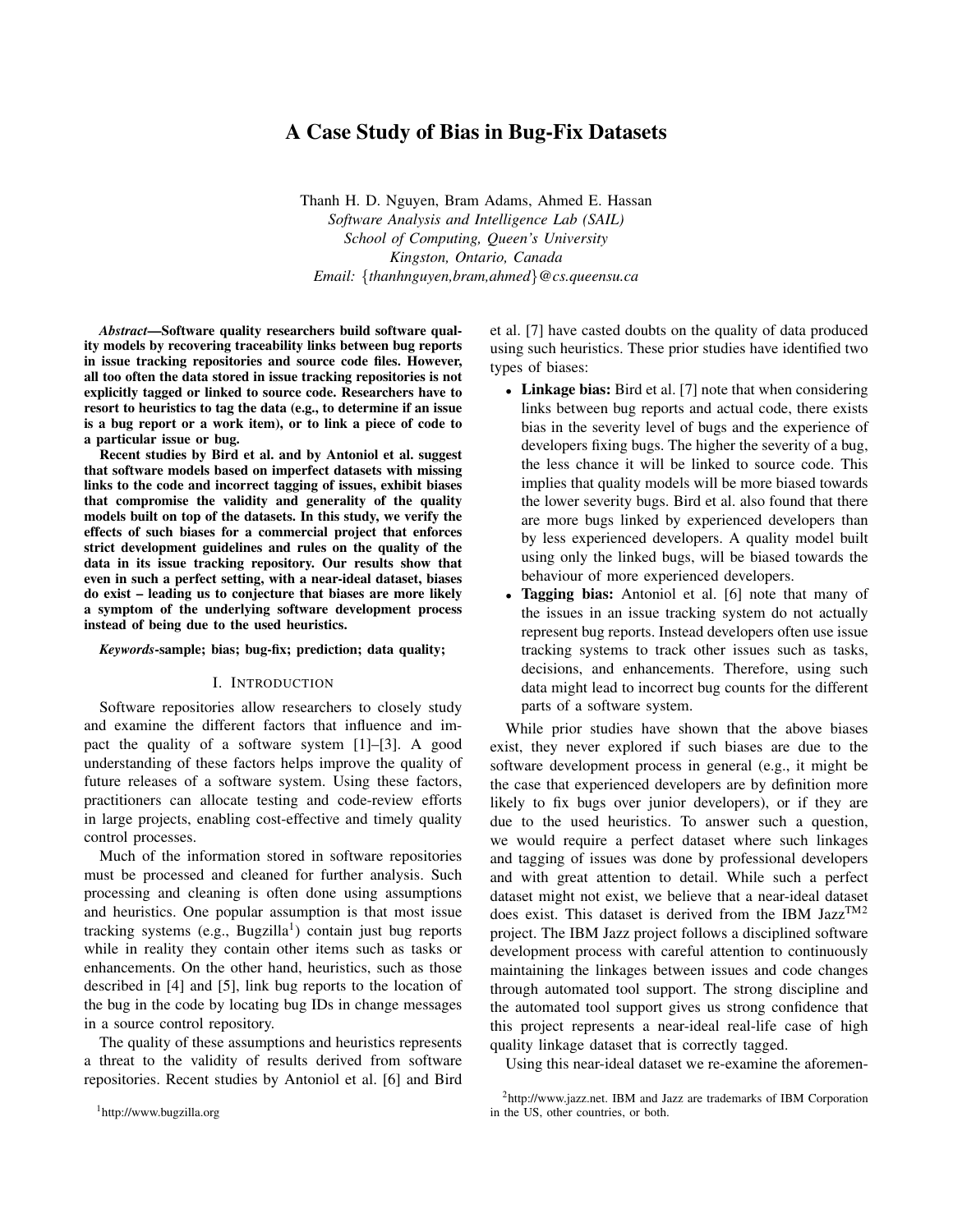tioned biases. We find that even in such an ideal setting, biases do exist in the linked dataset, indicating that such biases are more likely due to the software development process rather than being a side-effect of the linking heuristics. We also find that, even under tagging bias, bug prediction models, such as those in [5], [8], [9], will still perform almost as if there is no bias. Our results suggest that these biases may exist in software data as properties of the software process itself and that these biases should not stop researchers from using the dataset. However, as our results are derived from a single dataset, we encourage other researchers to replicate our study to verify the generality of the findings.

This paper provides the following two contributions:

- We argue that linkage bias is not a symptom of imperfect linkage but more likely a property of the software process.
- We suggest that tagging bias does not significantly affect bug prediction models.

Paper Organization. The next section describes the related work and the background on bias in software research. Section III introduces our data collection and analysis techniques. Section IV presents our results. Section V discusses the implications of our results on software quality models. Section VI discusses the threats to the validity. Section VII concludes the paper.

## II. BACKGROUND AND RELATED WORK

Scientific studies build models of and theories about the nature of the subject under study. Such scientific models and theories have to be validated by evidence. Evidence consists of facts that are collected by the researchers from the subject under study. For example, if a biologist wants to study the behaviour of a certain kind of birds, he or she will have to find and observe the behaviour of some individual birds. The problem is that the biologist cannot observe all the birds of a specific kind, but hopes that the studied birds are representative of all the birds of that kind.

What if the birds that the researcher was able to find behave differently from their siblings because of local adaptation? In that case, the behavioural model built by the researcher will not be representative for all the birds of that kind. This problem is called sampling bias. A famous example of sampling bias in social science is the 1936 U.S. presidential election poll [10]. Prior to the election date, the Literary Digest magazine conducted a survey via postage mail and concluded that the Republican party's candidate was going to win. However, the magazine collected its mailing list through the telephone book and the automobile register list. In the 1930s, telephones and automobiles were only affordable by richer Americans, who favoured the Republican party at the time. The Democrat party's candidate won the election by the widest margin in history.

Software quality studies will probably not be as inaccurate as the Literary Digest. However, the question of sample bias is a valid concern that should be addressed. There are not many studies about data quality in software engineering literature. The need for a systematic review of data quality in software engineering is outlined by Liebchen and Shepperd [11], [12]. They surveyed 552 research papers in major software engineering conferences and found that only 23 actually reported the quality of the data. Their report cast doubt about the quality of data in software engineering research. Mockus [13] stated that the quality of the data is more important than the choice of analysis method. He emphasized missing or invalid data as a common source of sampling bias in software engineering. He outlined techniques to deal with missing data.

As mentioned in the introduction, we concentrate on two sources of sampling bias in this study, as reported by Bird et al. [7] and Antoniol et al. [6].

## *A. Linkage bias*

We call the population of all bug fixes  $B_f$ . Software quality researchers intend to build their models based on this dataset, but, in the majority of the cases, researchers can only recover  $B_{fl}$ .  $B_{fl}$  are the bug fixes that would be linked to an actual change set in the source control system. Since the bug tracking system, such as BugZilla, and the source control system, such as CVS or SVN, are standalone systems that are usually not linked together, researchers have to rely on heuristics to detect linkages between a change set and a bug. For example, in some projects such as Eclipse, developers put the bug report number in the comment field of the change set that fixes the bug. Hence, a popular heuristic is to scan the comments of the change sets and detect the bug report numbers [4], [5]. Unfortunately, such heuristics are imperfect. Developers might have forgotten to enter the bug report number.

Because of the imperfection of the traceability heuristic, the linked bugs,  $B_{fl}$ , are normally only a fraction of all fixed bugs,  $B_f$ . Thus, models built on  $B_{fl}$  can be biased. This is the main thesis of Bird et al. [7]. They examined if there is bias between  $B_{fl}$  and  $B_f$  along the following features of bugs:

- F1 Severity: There is a difference in the distribution of severity levels between  $B_{fl}$  and  $B_f$ .
- F2 Experience: Bugs in  $B_{fl}$  are fixed by more experienced people than those who fix bugs in  $B_f$ .
- F3 Maturity: Bugs that are linked are more likely to have been closed later in the project than unlinked bugs.
- F4 Release pressure: Bugs that are closed near a project release date are less likely to be linked.
- F5 Collaboration: Bugs that are linked will have more people or events associated with them than bugs that are not.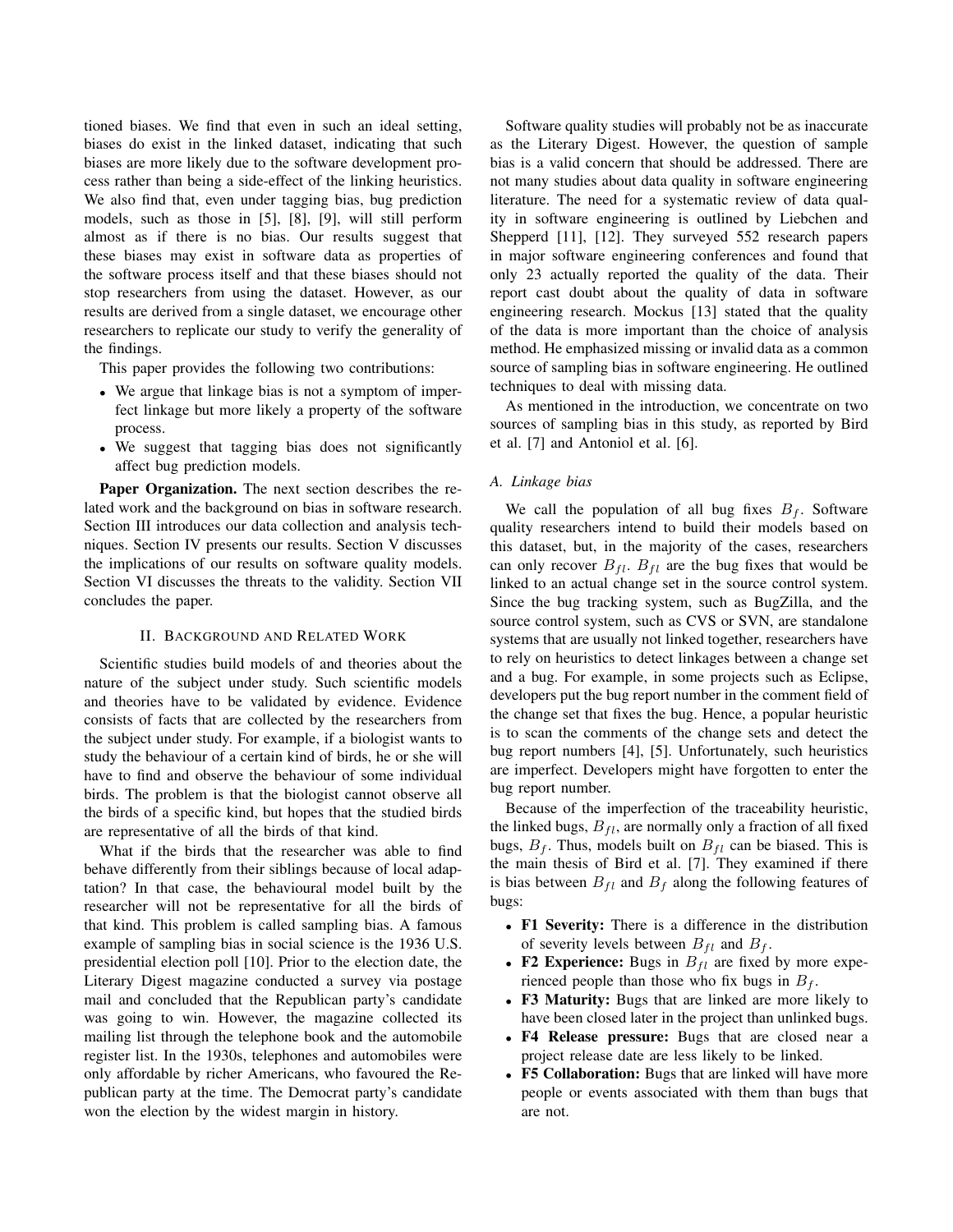Table I THE IBM JAZZ DATASET.

| <b>Attribute</b>  | Value                   |
|-------------------|-------------------------|
| Time              | 14 months, 5 iterations |
| # Issues          | 23,025                  |
| # Change sets     | 5.780                   |
| # Issue reporters | 288                     |
| # Developers      | 141                     |
| # Location        | つつ                      |

Bird et al. [7] found that there is bias in F1 and F2. In this paper, we will replicate their study to confirm if the biases caused by missing linkages also exist in a project that strictly enforces linkages. We call this type of bias *linkage bias*. We note that Bird et al. also identify verifiability as another potential bias feature. However, all resolved bug reports in the system we examine must be either approved, verified, or peer reviewed. Hence, we cannot test for bias in this feature, because most bug reports are verified one way or the other.

### *B. Tagging bias*

The second potential threat of sampling bias is the type of bug report. The purpose of bug tracking systems such as Bugzilla is to report unexpected behaviour of a software system. However, as bug tracking systems become more popular, especially in open-source software (OSS) projects, developers start to use Bugzilla not only to track bugs, but also to specify tasks, enhancements, or even requirements. Antoniol et al. [6] reported that most bug reports are not really bugs. Through manual inspection, they found that, in a large project such as Eclipse, the number of actual bugs is only about a third of all bug reports. This poses a challenge, because bug prediction studies [1], [5], [14] assume that all bug reports are actually defects. Could this be the reason why generalizing bug prediction models from one project to other projects does not work [3]? In this paper, we examine the existence of bias on the features of bugs, mentioned above, between all bug reports and reports that are actual defects. We call this type of bias *tagging bias*.

## III. CASE STUDY SETUP

## *A. Data collection*

Our study uses software quality data from a commercial software project, i.e., the IBM Jazz software project, that develops integrated development environments (IDE). We choose to study this particular team because, as explained before, the team strictly enforces the linkages between the bugs and the change sets. When developers check in a change set, they have to explicitly specify the bug/issue that the change set is supposed to fix. This practice (theoretically) eliminates linkage bias on this dataset. Secondly, their bug reporting system tracks the different types of reports, such as tasks, enhancements, or actual bugs. This capability of



Figure 1. An overview of the IBM Jazz dataset that we use to examine the existence of biases. To check for linkage bias, we compare the distribution of each feature between  $BA_f$  vs.  $BA_{fl}$  and  $BD_f$  vs.  $BD_{fl}$ . To check for tagging bias, we compare the distribution of each feature between  $BA_f$ vs.  $BD_{f}$ .

the bug reporting system (theoretically) eliminates tagging bias in this dataset.

We are not claiming that this dataset is perfect, because a developer can still misclassify a task as a bug. He or she can also link the wrong bug to the committing change set. However, we claim that the quality of this dataset is as ideal as one can get from a software repository, because of two reasons. The first reason is that Jazz is a commercial project with a stable base of developers. Each developer has responsibility to his or her team and reports to his or her team lead. Hence, we believe that mistakes in linking and classifying bug reports should be minimal. The second, and more important reason, is that the bug report system and the source control system is part of the software product they are building. The developers have a motivation to customize and utilize their tools. Because of these two reasons, we believe that this dataset does not suffer from linkage and tagging bias. Therefore, if we still determine that a feature is biased in this dataset, the bias is most likely a property of the software development process itself instead of being caused by inexact heuristics.

The IBM Jazz team has about 200 developers located in Canada, the United States, Europe and Asia. Table I shows basic information about the team. The team follows an agile development methodology. Each iteration takes about 12 weeks. Each iteration may result in one or two deliveries, either in the middle and/or at the end of the iteration. We are able to collect data of five iterations, which span about 14 months. All five iterations belong to the same product version.

In total, there are 23,025 bug reports over the five iterations, of which, 13,367 are fixed. This is the dataset that we will use in our study. Figure 1 shows how we divided the data such that we can test the effect of the two biases.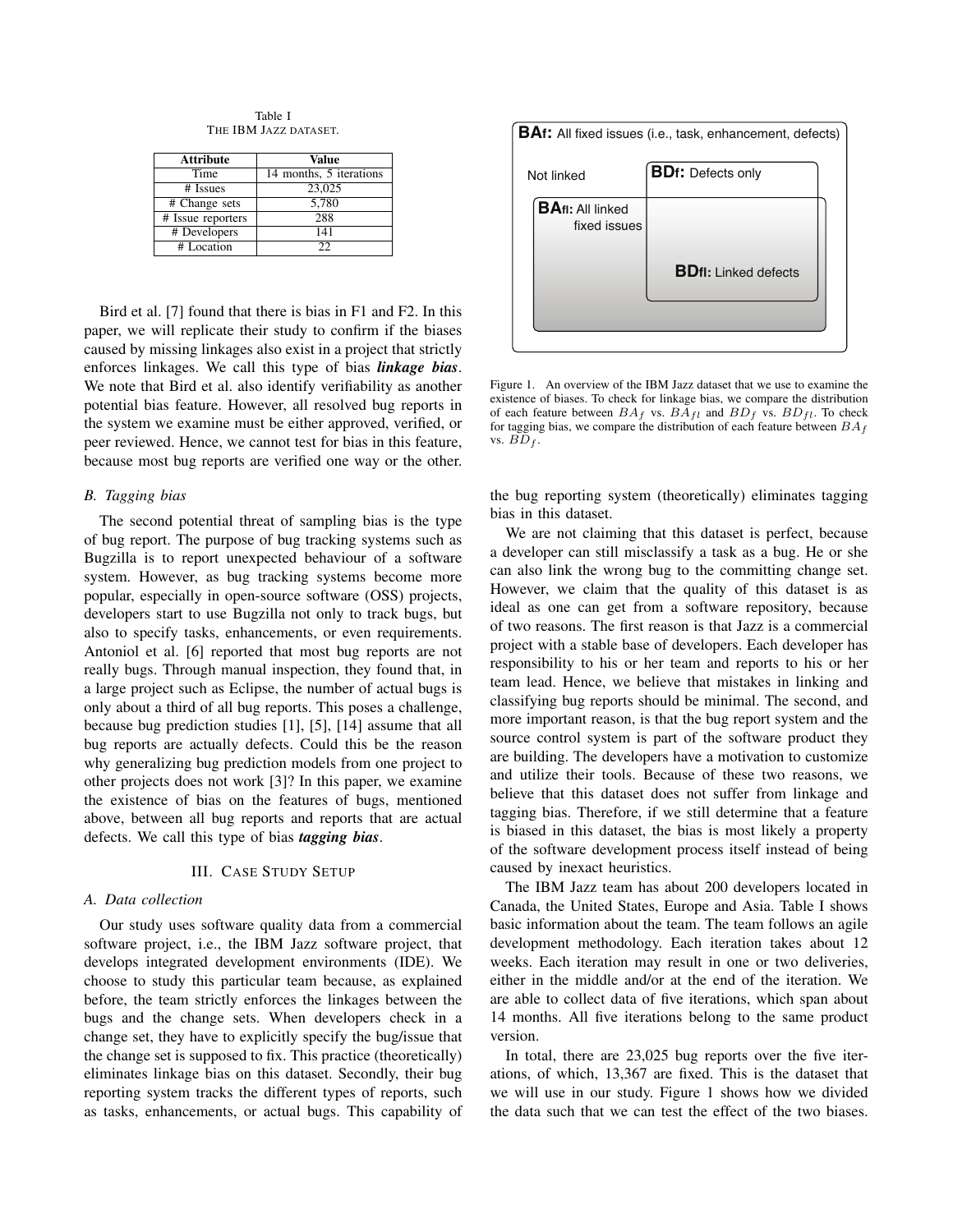Table II NUMBER OF FIXED ISSUES IN EACH DATASET. THE RELATIONSHIP AMONG THE DATASETS IS PRESENTED IN FIGURE 1.

| <b>Dataset</b>            | Linkage | <b>Notation</b> | # Issues |
|---------------------------|---------|-----------------|----------|
| All fixed issues (defect, | All     | BA.             | 13.367   |
| task, enhanc.)            | Linked  |                 | 10.960   |
| Defects only              | All     |                 | 9.462    |
|                           | Linked. |                 | 8.038    |

Table II shows the amount of data in each set. To avoid confusion, we call the set of all fixed bug reports "all issues" or  $BA_f$ , to distinguish it from the set of actual bugs that we will call "defects only" or  $BD_f$ . We will call the set of issues that are linked as  $BA_{fl}$  and the set of linked defects as  $BD_{fl}$ . In total, there are 13,367 bug reports  $(BA_f)$ . About 82% of which, i.e., 10,960 issues, can be linked to source code  $(BA_{fl})$ . Among all bug reports are 9,462 real defects  $(BD_f)$ , out of which, 8,038 (85%) are linked to source code  $(BD_f l)$ .

## *B. Analysis Techniques*

To determine the effects of linkage bias, we will compare the distribution of the five features of Bird et al. (Section II) between the linked issues/defects and the entire population of all issues/defects. In other words, we will compare between  $BA_f$  and  $BA_{fl}$ , and between  $BD_f$  and  $BD_{fl}$ . To determine the effects of tagging bias, we will compare the distribution of each feature between all issues, i.e.,  $BA_f$ and defects only, i.e.,  $BD_f$ .

We will use two statistical tests in our analysis: Fisher's exact test [15] and a two-sample Kolmogorov-Smirnov (K-S) test. Both tests have the same purpose: to compare the distribution of each feature between two datasets. The tests will tell us if two datasets come from the same population, i.e., there is no statistically significant difference between their distributions. The null hypothesis in both tests is that the two datasets have the same distribution. The tests will give us a statistic and a p-value. If the p-value is smaller than a certain threshold, we can reject the null hypothesis, which means that the datasets do not have the same distribution. In both tests, we will use a p-value threshold of 0.01.

The difference between Fisher and K-S is that Fisher is used for nominal data, such as the severity level, while K-S is used for ordinal and continuous data, such as developer experience. An alternative for Fisher's exact test is Pearson's  $\chi^2$  test, which is much faster but computes an approximation for Fisher's. We were able to run Fisher's test on the largest dataset,  $BA_f$ , in under 15 minutes, so we opt to use Fisher's test for accuracy. An alternative for the K-S test is the twosample t-test. This t-test requires the data distribution to be normal. As we will show through the box plots in the next section, our data is not normally distributed. Hence, we decided to use the K-S test.

#### Table III

SEVERITY (FEATURE 1): DISTRIBUTION OF SEVERITY IN  $BA_f$  and  $BD_f$  measured as the percentage of issues/defects in each SEVERITY LEVEL OVER THE TOTAL POPULATION. THE LAST TWO COLUMNS SHOW THE P-VALUE OF THE FISHER TEST BETWEEN THE DATASETS.

| <b>Dataset</b>  | Blocke | Ē<br>n | Major | Я<br>$\bar{z}$ | Ë   | Fisher's p |                |
|-----------------|--------|--------|-------|----------------|-----|------------|----------------|
| BA <sub>f</sub> | 1.2    | 3.2    | 9.2   | 83.9           | 2.6 | 0.72       |                |
| ΒA              | 1.2    | 3.2    | 9.6   | 83.3           | 2.8 |            | $\overline{5}$ |
| ВD              | 1.5    | 4.0    | 11.4  | 80.1           | 3.0 | 0.94       |                |
| ΒD              | 1.4    | 4.0    | 11.6  | 79.9           | 3.2 |            |                |

## IV. ANALYSIS AND RESULTS

In this section, we analyze the IBM Jazz dataset for each bug feature, as introduced in Section II.

#### *A. Feature 1: Severity*

Motivation. In the original study, Bird et al. [7] reported that the severity of linked bugs  $B_{fl}$  is biased toward less critical bugs. Software quality models that are built on  $B_{fl}$ will not be representative for all bugs, but rather will be focused on less severe bugs.

Approach and Finding. Table III shows the distribution of severity in the Jazz data. The table shows the percentage of issues in each severity level over the overall population. For the effect of linkage bias, we can see that when we use all bug reports, there are small differences between the distribution of the Major, Normal and Minor severity levels for the linked  $BA_{fl}$  and all issues  $BA_f$ . When we only use the real defects,  $BD_f$  vs.  $BD_{fl}$ , the differences are smaller. In order to confirm the difference, we run Fisher's exact test to determine if the two populations should come from the same population. The test shows that in either case the difference is not large enough to be statistically significant (second to last column on Table III). Thus we cannot reject the null hypothesis that there is no difference. For the effect of tagging bias, we can see that there is definitely a difference between  $BA_f$  and  $BD_f$ . Fisher's exact test confirms the statistical significance of the difference (last column on Table III).

*We cannot find evidence of linkage bias for the severity feature. However, there is tagging bias for the severity feature.*

☎

✆

## *B. Feature 2: Experience*

 $\overline{a}$ 

✝

Motivation. Experience is another feature of bugs that was reported to be biased. Experience is defined as the number of bugs a developer has fixed before fixing that particular bug. Bird et al. [7] found that linked bugs are normally fixed by more experienced developers compared to all fixed bugs. This implies that if we build quality models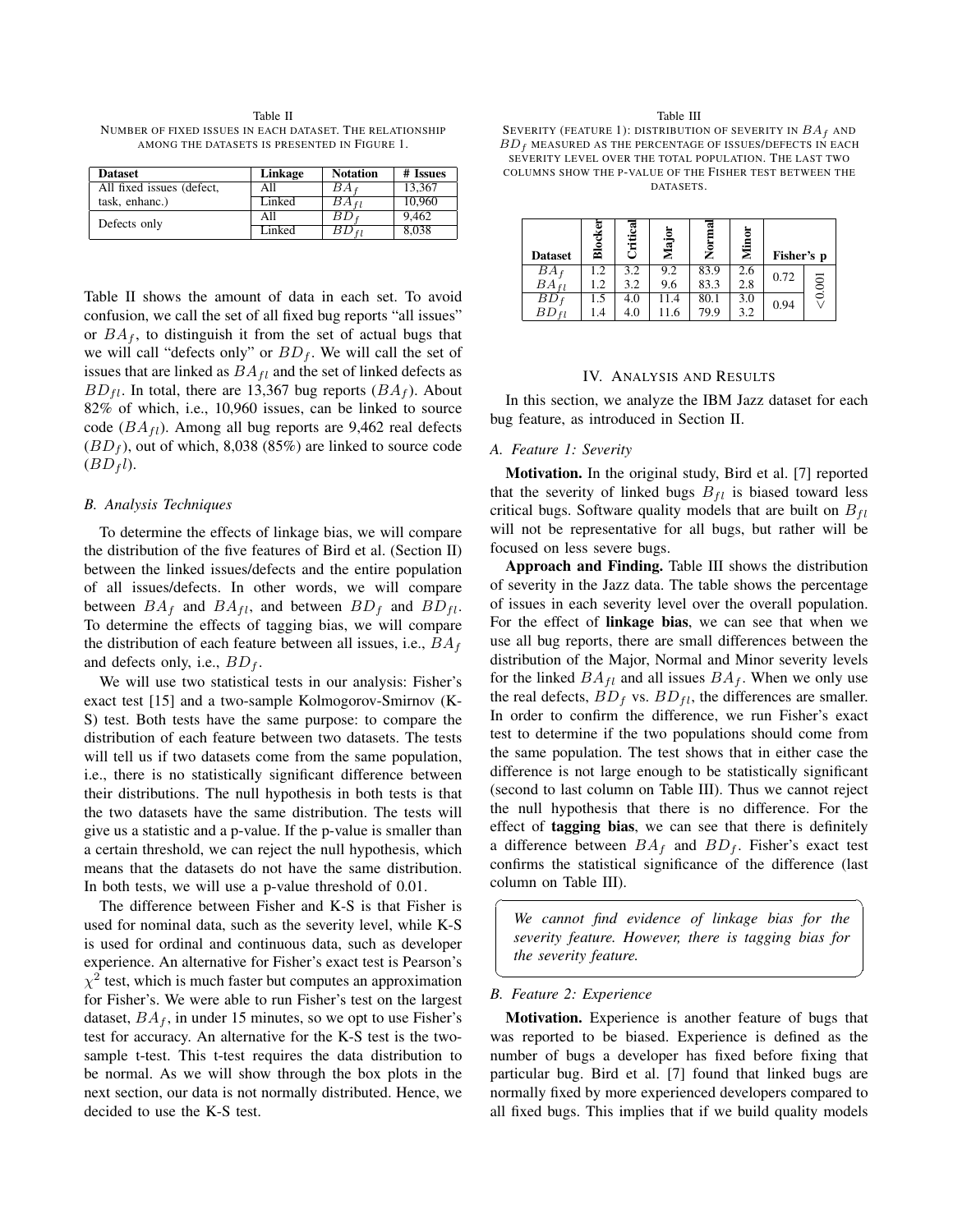## **Developer Experience in Jazz**



Figure 2. Developer experience in Jazz (feature 2). Experience is defined as the number of previously fixed bugs.

using the linked bugs, the model will be biased toward the behaviour of experienced developers.

Approach and Finding. In order to test the theory of Bird et al., we calculate the experience of developers in Jazz using the same method in Bird et al. [7]. For each bug, we count the number of bugs that the developer who fixed the bug has fixed before. Figure 2 shows the experience of bug fixers. As we can see in both datasets, linked issues  $BA_{fl}$  and defects  $BD_{fl}$  are fixed by more experienced developers compared to  $BA_f$  and  $BD_f$ . To make sure that the differences are statistically significant, we run K-S tests between  $BA<sub>f</sub>$  and  $BA_{fl}$ , and between  $BD_f$  and  $BD_{fl}$ . Both tests indicate the existence of bias at  $p<0.001$ . Hence, there is a clear effect of linkage bias on experience. This is similar to what Bird et al. [7] found.

We can also see that there is a difference between  $BA_f$ and  $BD_f$ . It appears that developers who fix defects only are less experienced than developers who resolve all issues. A K-S test confirms this difference. This means that tagging bias exists for the experience feature.

*We observe both linkage and tagging biases for the experience feature.*

☎

✆

 $\overline{a}$ 

✝

Table IV MATURITY (FEATURE 3): PERCENTAGE OF LINKED BUGS OVER ALL BUGS OVER FIVE MILESTONES.

| Data | M1    | M2    | M3    | M4    | М5    |
|------|-------|-------|-------|-------|-------|
|      | 78.83 | 81.88 | 80.02 | 83.67 | 83.75 |
|      | 84.05 | 84.70 | 83.67 | 85.09 | 86.26 |

## *C. Feature 3: Maturity*

Motivation. Providing linkages along with the committed change sets requires discipline from the developers. There is a possibility that the percentage of linked bugs relative to all bugs increases as the project matures. Bird et al. [7] tested this theory, but found no evidence to support it. In the Jazz project, the linkages are automatically enforced by tools. Regardless of maturity, all change sets have to be linked.

Approach and Finding. We look for evidences of bias by calculating the portion of linked over all bugs along the five milestones. Table IV shows the results. We can observe the increase in the percentage of linked bugs as the project matures. For all issues,  $BA_f$ , the increase from M1 to M5 is about 5%. For defect only,  $BD_f$ , the increase is about 3%. This is evidence of the linkage bias for the maturity feature. We can also observe that the percentage of linked bug is higher when we only consider the defects,  $BD_f$ , compare to when we consider all issues,  $BA_f$ . This shows the existence of tagging bias.

*In contrast to Bird et al. [7], our data shows linkage and tagging biases for the maturity feature.*

☎

✆

#### ✝ *D. Feature 4: Release pressure*

 $\overline{a}$ 

Motivation. As the release date approaches, team leads will be more vigilant about newly committed changes because changes increase the chance the build will break. They might even freeze the code near the release date. Thus, developers who commit code near the end of a release may be more careful about linking their changes to a bug. Thus the closer to the release date, the more fixed bugs should be linked compared to the beginning of the iteration. However, Bird et al. [7] found no evidence of this in the projects they studied.

Approach and Finding. To test the existence of linkage bias, we calculate the time from the resolution date of each bug to the nearest release. Then, we compare the distribution of these times for linked bugs and all bugs.

Figure 3 shows the box plot of days before the release date of each bug. We can observe that there is a small difference between the linked issues/defects and all issues/defects, i.e.,  $BA_f$  vs.  $BA_{fl}$  and  $BD_f$  vs.  $BD_{fl}$ . A K-S test shows that these differences are statistically insignificant  $(p>0.01)$ .

As for tagging bias, we can observe that there is also not much difference between  $BA_f$  and  $BD_f$ . A K-S test confirms that the difference is statistically insignificant.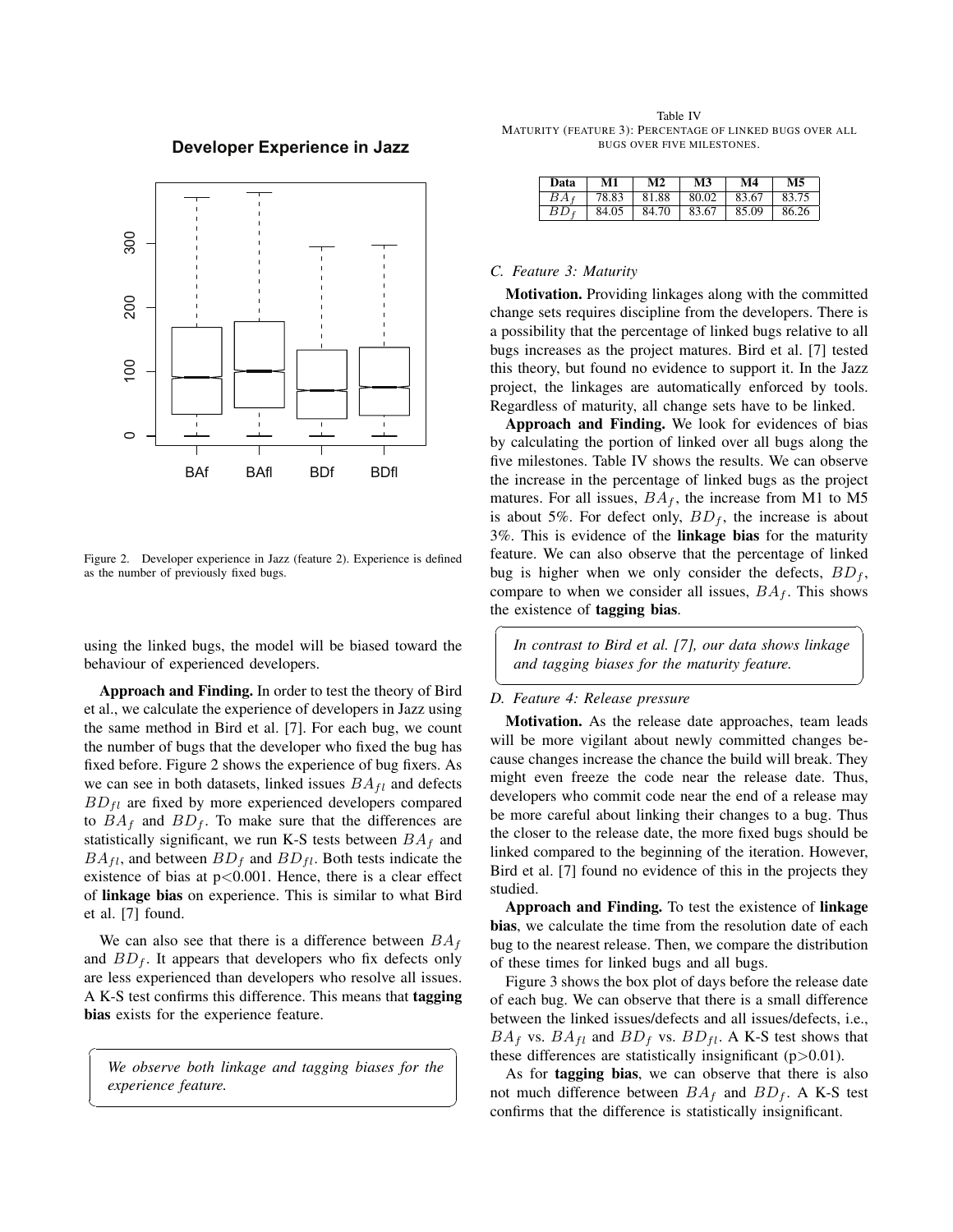**Days from release date**



Figure 3. Release pressure (feature 4): Days before release date in Jazz.

*Similar to Bird et al. [7], we find no evidence in the Jazz project of linkage and tagging biases for the release pressure feature.*

#### *E. Feature 5: Collaboration*

 $\overline{a}$ 

✝

Motivation. Some bugs require collaboration from many developers. There is a possibility that if a bug requires collaboration, the owner of the bug will be more inclined to add references to the commit log when he/she checks in the code. However, Bird et al. [7] did not find any evidence of this.

Approach. To test this potential bias, we count the number of people that were involved during the lifetime of each bug. Involvement in a bug is defined as creating, owning (fixing), commenting on or subscribing to the bug report. While there is only one creator for each bug, there might be many owners for a bug, because the ownership of a bug can be changed during the bug's lifetime.

Finding. Figure 4 shows box plots of the all and linked issues/defects in both datasets. Regarding the effect of linkage bias, we observe that in both datasets, i.e., all bugs  $BA_f$ and defect only  $BD_f$ , there is no difference in the number of people involved. Thus there is no evidence of linkage bias. K-S tests confirm that the difference is statistically insignificant. As for tagging bias, we observe no difference between  $BA_f$  and  $BD_f$ . The K-S test confirms that there is no statistically significant difference.

Figure 4. Collaboration (feature 5): The number of developers involved in a bug. Involvement is defined as creating, fixing, commenting on or subscribing to a bug report.

Table V SUMMARY OF LINKAGE BIAS FOR THE FIVE STUDIED FEATURES. THE POSSIBLE IMPLICATIONS OF THE RESULTS ARE PRESENTED IN TABLE VI.

| <b>Feature</b>   | <b>Imperfect</b> | <b>Ideal linkage</b> |               |  |
|------------------|------------------|----------------------|---------------|--|
|                  | linkage $[7]$    | All $(BA_f)$         | <b>Defect</b> |  |
|                  |                  |                      | only          |  |
|                  |                  |                      | $(BD_f)$      |  |
| Severity         | Yes              | No                   | No            |  |
| Experience       | Yes              | Yes                  | Yes           |  |
| Maturity         | N <sub>0</sub>   | Yes                  | Yes           |  |
| Release pressure | No               | No                   | No            |  |
| Collaboration    | No               | No                   | No            |  |

*Similar to Bird et al. [7], we cannot find evidence of linkage or tagging biases for the collaboration feature.*

☎

✆

## V. DISCUSSION

## *A. Summary of results*

☎

✆

 $\overline{a}$ 

✝

Table V summarizes the effect of linkage bias for each studied feature. The imperfect linkage biases are the findings of Bird et al. [7] based on imperfect OSS data. The ideal linkage data are based on our study on the Jazz project. Table VII summarizes the effect of tagging bias on the five studied features.

## **Number of developers involved in a bug**

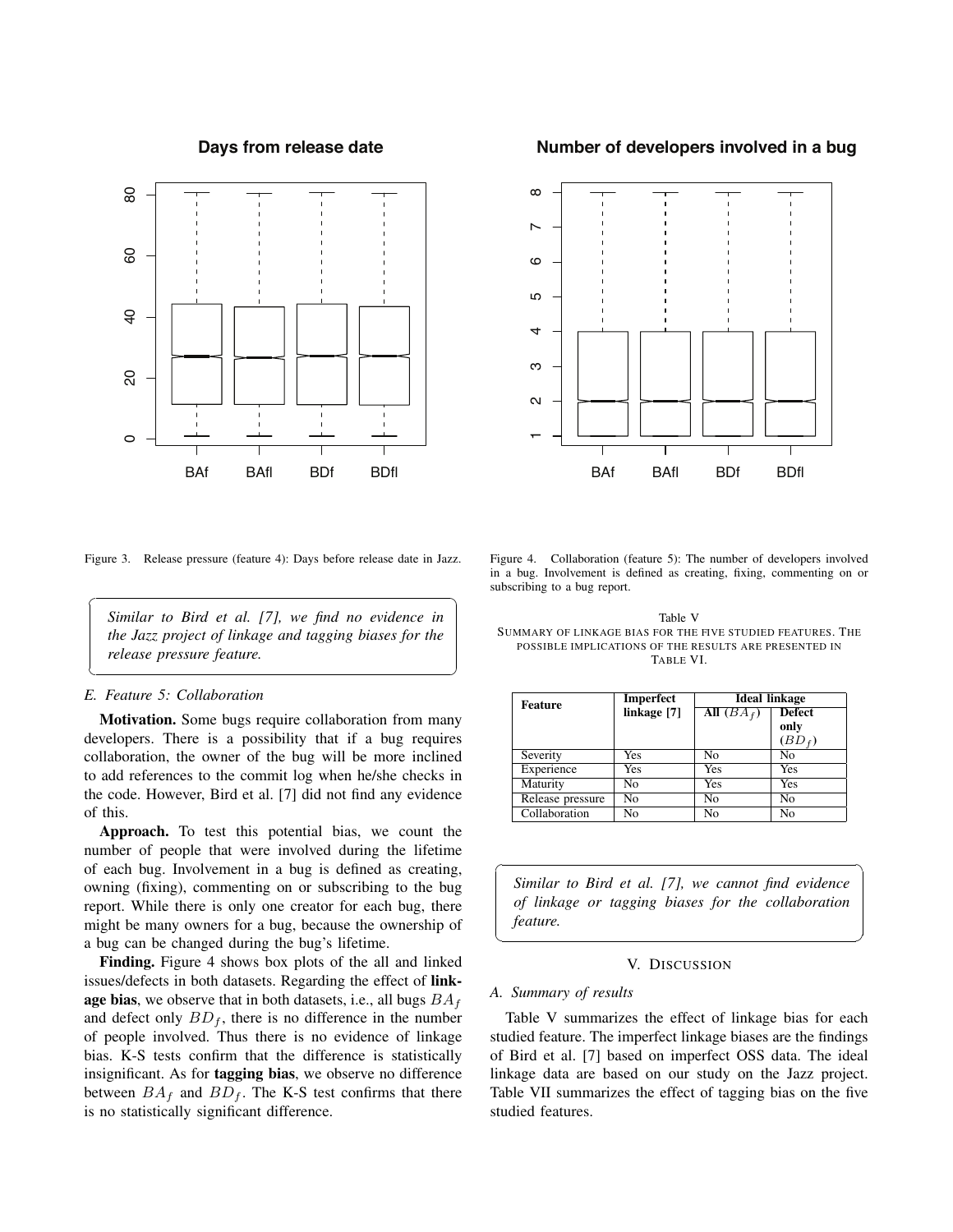Table VI POSSIBLE IMPLICATIONS OF THE DIFFERENCES IN BIASES.

| Imperfect<br>linkage | Ideal<br>linkage | <b>Conclusion</b>                                                                      |
|----------------------|------------------|----------------------------------------------------------------------------------------|
| <b>Bias</b>          | Not bias         | We confirm that when all bugs are linked<br>properly, the bias will not exist.         |
| <b>Bias</b>          | <b>Bias</b>      | We suggest that the bias is a feature of<br>the software quality process itself; not a |
| Not bias             | <b>Bias</b>      | feature of the imperfect linked data.                                                  |
| Not bias             | Not bias         | We confirm that it is unlikely that the<br>feature contains bias.                      |

Table VII EFFECT OF TAGGING BIAS ON AN ISSUE'S FEATURE.

| Feature          | <b>Bias</b> |
|------------------|-------------|
| Severity         | Yes         |
| Experience       | Yes         |
| Maturity         | Yes         |
| Release pressure | No          |
| Collaboration    | Nο          |

### *B. Does linkage bias matter?*

As mentioned in Section II, research in software quality often has to rely on data from OSS projects such as Eclipse, Mozilla, or Apache. The effect of linkage bias on OSS data, as reported by Bird et al. [7], causes serious concerns over the validity of software quality studies, because heuristics to recover the linkage in OSS projects are not perfect. In their study, Bird et al. [7] state that they do not have truly unbiased data. We argue in Section III-A that the Jazz data, conversely, is considerably unbiased. This enables us to determine if linkage bias also exists in an unbiased dataset.

As we can see from Table V, of the two features that Bird et al. [7] identify as affected by linkage bias, we find that severity is not affected in our dataset. This implies that limitation of linkage heuristics is a plausible explanation for the bias in severity. However, developer experience still exhibits bias behaviour. So even in a near-ideal dataset that does not suffer from the linkage problems, developer experience is still biased. This suggests that developer experience bias is not caused by limitation of linkage heuristics, but is likely a property of the software development process followed by the Jazz team itself.

Of the three features that were found not to be affected in Bird et al.'s case study [7] of seven projects, maturity exhibits bias in the Jazz project. This shows that bias might exist in a near-ideal dataset even though it does not in imperfect datasets. The observed maturity bias is not caused by limitation of linkage heuristics but is likely a property of the Jazz team's software process.

We believe that the inconsistencies between our findings and Bird et al.'s findings provide evidences that linkage bias is not a property of missing traceability, but a fundamental property of the software process itself. For instance, the experience feature still exhibits bias behaviour even on an unbiased dataset. Maturity, on the other hand, exhibits bias behaviour in an unbiased dataset, but did not on biased datasets.

We must note that our findings are based on a single case study. So we cannot claim conclusively that linkage bias does not matter to software quality data. We believe future studies are required to verify our claims. However, determine whether bias is harmful or not is, in our opinion, a difficult problem. The first reason is that near-ideal dataset such as Jazz are very rare at the moment. The second reason is that determining the effect of linkage bias is inherently difficult. To detect the effect of bias, we have to compare the distribution of the features between all bugs and the linked bugs, which is a subset of all bugs. When the data is imperfect, there will be less linked bug. So we might be able to see the difference in distribution. However, when the data is ideal, the number of linked bugs is almost the same as the population of all bugs. So comparing the distribution of a feature in this case would be hard to reveal bias. For example, the percentages of linked bugs in the seven case studies by Bird et al. [7] range from 8.12% to 54.90%. In our near-ideal case study, this percentage is 81.99% for all issues  $(|BA_{fl}|/|BA_f|)$  and 84.95% for defects only  $(|BD_{fl}|/|BD_f|)$ . In game theory terminology, this is a no-win situation, colloquially known as the Catch-22 problem. When there is a linkage problem, we can see bias. To determine the effects of linkage bias, we have to use a dataset that does not have linkage problems. However, when there is no linkage problem, the linked bugs correspond to almost all of the bugs. Hence analyzing bias in a dataset is hard. This dilemma implies that it is difficult to argue if linkage biases affect software quality data.

## *C. Why are there fixed bugs that are not linked?*

Our results show that there are biases in developer experience and maturity. To understand the existence of these biases, we want to understand why there are fixed bugs that resulted in no code change in the first place.

To find the answer we manually inspect a random subset of fixed but not-linked issues following the principles of the grounded theory methodology [16]. Grounded theory is a common technique to inductively extract quantitative data and develop theory from unstructured data. We first randomly pick 50 fixed but not-linked bugs, which is about 2% of the population. We investigate the first 20 bugs' description and comments to determine how each bug was fixed. We code the reasons. Then, we inductively group the related reasons into bigger categories. This results in five categories as shown in Table VIII. Then we classify the rest of the 50 bugs using the five categories.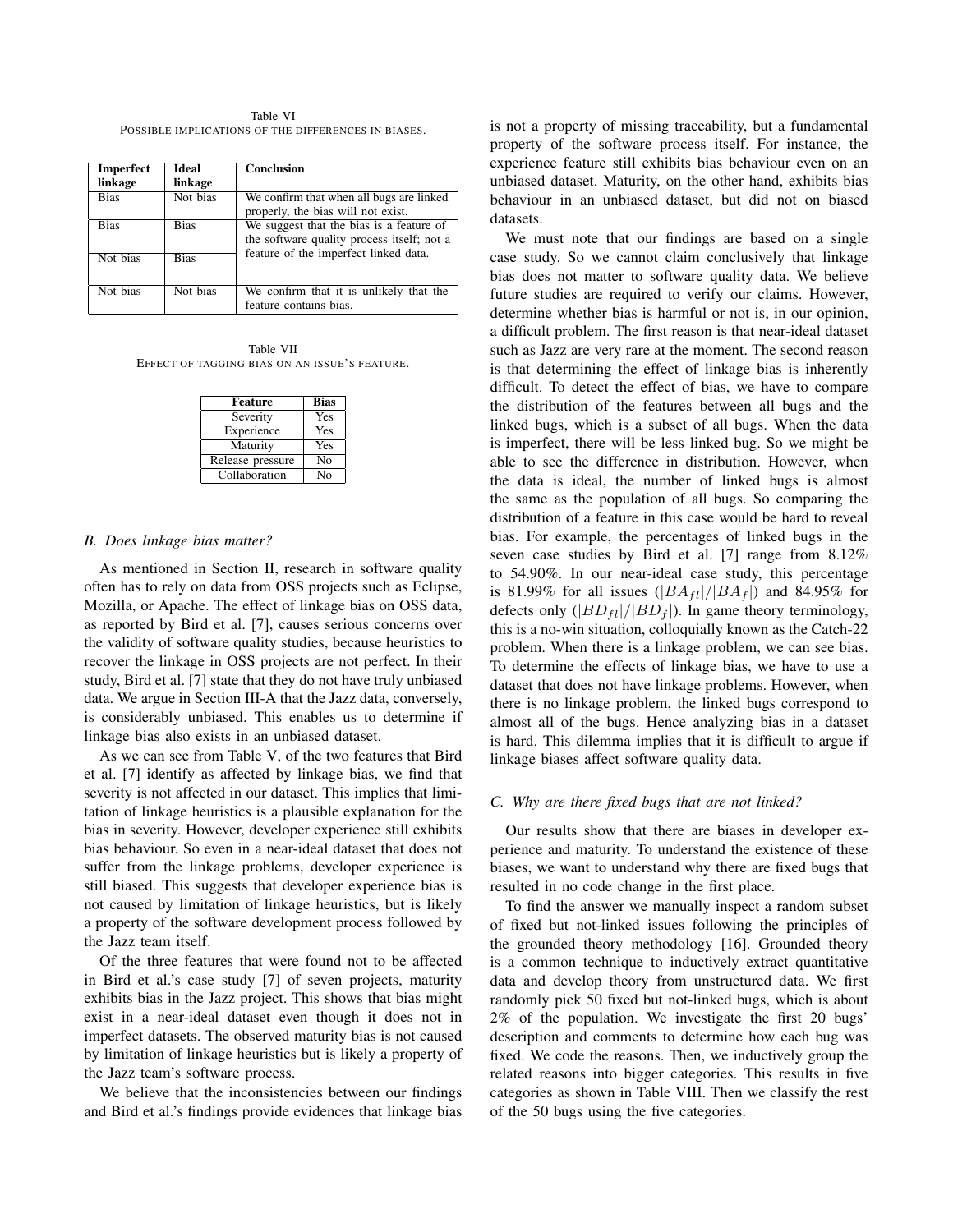Table VIII REASONS WHY FIXED BUT NOT-LINKED BUGS RESOLVED

| <b>Reason</b>                              | Percentage |
|--------------------------------------------|------------|
| Fixed somewhere else                       | 50%        |
| Fixed by changes outside of the repository | 18%        |
| Cannot be determined                       | 14%        |
| General communication                      | 10%        |
| Invalid bug                                | 4%         |

Table VIII shows the five categories and the percentage of not-linked bugs in each category. In about 50% of the cases, the bug seems to be fixed as a side effect of other related fixes. For example, one bug reported that there were some uninitialized objects. The bug owner closed the bug with a message indicating that the issue should have been fixed when they refactored the code in the latest development stream. In some cases, the owner also recorded the related bug that is linked to the change. The Jazz system actually has a resolution state called Fixed Upstream. We do not include fixed upstream bugs in our analysis because they are most likely not linked. However, the bugs in this category (fixed somewhere else) are only marked as fixed with no linking to a particular code change. Perhaps, it is because the fix is a side effect or the owner cannot identify the upstream bug.

18% of the not-linked bugs appear to produce changes. However, the changes are outside of the repository. For example, the team maintains a wiki that contains documentation such as tutorials or instructions. In some instances, the fix to a bug is just updating the work-around instruction on the wiki.

About 10% of the bugs represent general communication such as questions, announcements, or reminders. For example, one bug simply describes performance test results on a new database system. In another example, the reporter just asks for opinions about naming a certain user interface element.

The remaining 4% are invalid bugs which means that they should not be filed in the first place. The existence of invalid bugs is interesting because the Jazz system actually has a resolution state called Invalid. So bugs in this category should not have been marked as fixed, and hence should not be in our data. This demonstrates that even in a near-ideal dataset, tagging mistakes still exist.

Unfortunately, we cannot determine the reason for 14% of the not-linked bugs because there is no comment indicating the final status of the bug.

Interestingly, the high percentage of fixed somewhere else bugs among the bugs that are not-linked may help explain the observed maturity bias. Those bugs occur when there are other changes that have already fixed the bug. The larger a change is, the higher the chance that it fixes other bugs as well. At the beginning of the project, there are larger changes to the system compared to later on. Thus, the number of

fixed somewhere else bugs is higher at the beginning of the project compared to at the end. This however requires further investigation.

## *D. Does tagging bias matter?*

As for tagging bias, we show in Table VII that it exists for the severity, experience, and maturity features. This is an indicator that tagging bias does affect software models. If we build a software quality model using this data, then the model will likely be biased. However, does such bias make bug prediction studies inaccurate?

With only a single case study, we cannot provide a definitive answer to the question. However, we can examine the possible effects of tagging bias on a class of recent bug prediction studies [5], [8], [9]. In these studies, researchers use the number of defects associated with, for example, a class or a package to build a prediction model, such that they can predict high-risk classes or packages. These models explore correlation between some factors of the class or package and the number of defects. For example, Nagappan et al. [9] used in-process testing metrics to predict defects. However, as Antoniol et al. [6] pointed out, not all bug reports are defects. So if the data is from an OSS project and it is using, as in most cases, Bugzilla, the model will suffer from tagging bias because Bugzilla cannot distinguish between defects and tasks or enhancements. But to what extent will the model suffer?

Assume that there is no linkage bias, i.e., we can link bugs to the source code with maximum accuracy, and that we are lucky enough to be able to separate defects from other kinds of issues, as if we are using the Jazz data. Table IX shows the number of classes and packages, in Jazz, that are associated with defects (the Defect column) and those that are associated with all other issues (the Other column). We can observe that the number of unique classes and packages that are not defect-related are only 31% (3,940/12,711) and 12% (116/958) respectively because the number of classes and packages that were changed due to both defects and other issues is very high (the Shared column). We can measure the extent to which tagging bias affects these models by correlating the defect count when considering all linked issues, i.e.,  $BA_{fl}$  as defect, and the defect count when we only consider the actual linked defects  $BD_{fl}$ . In this case,  $BA_{fl}$  is the biased data because it is equivalent to just using every bug report in Bugzilla. On the other hand,  $BD_{fl}$  is the non-biased data containing only real bugs. If the correlation is high, it means that if the risk prediction use the biased  $BA_{fl}$ , the prediction should be similar to if they use the non-biased  $BD_{fl}$ . On the other hand, if the correlation is low, it means that the prediction would have been very inaccurate because of tagging bias.

As typically done by bug prediction studies [5], [8], [9], we run both the Pearson's product-moment correlation test (Pearson) and the Spearman rank correlation test (Spearman)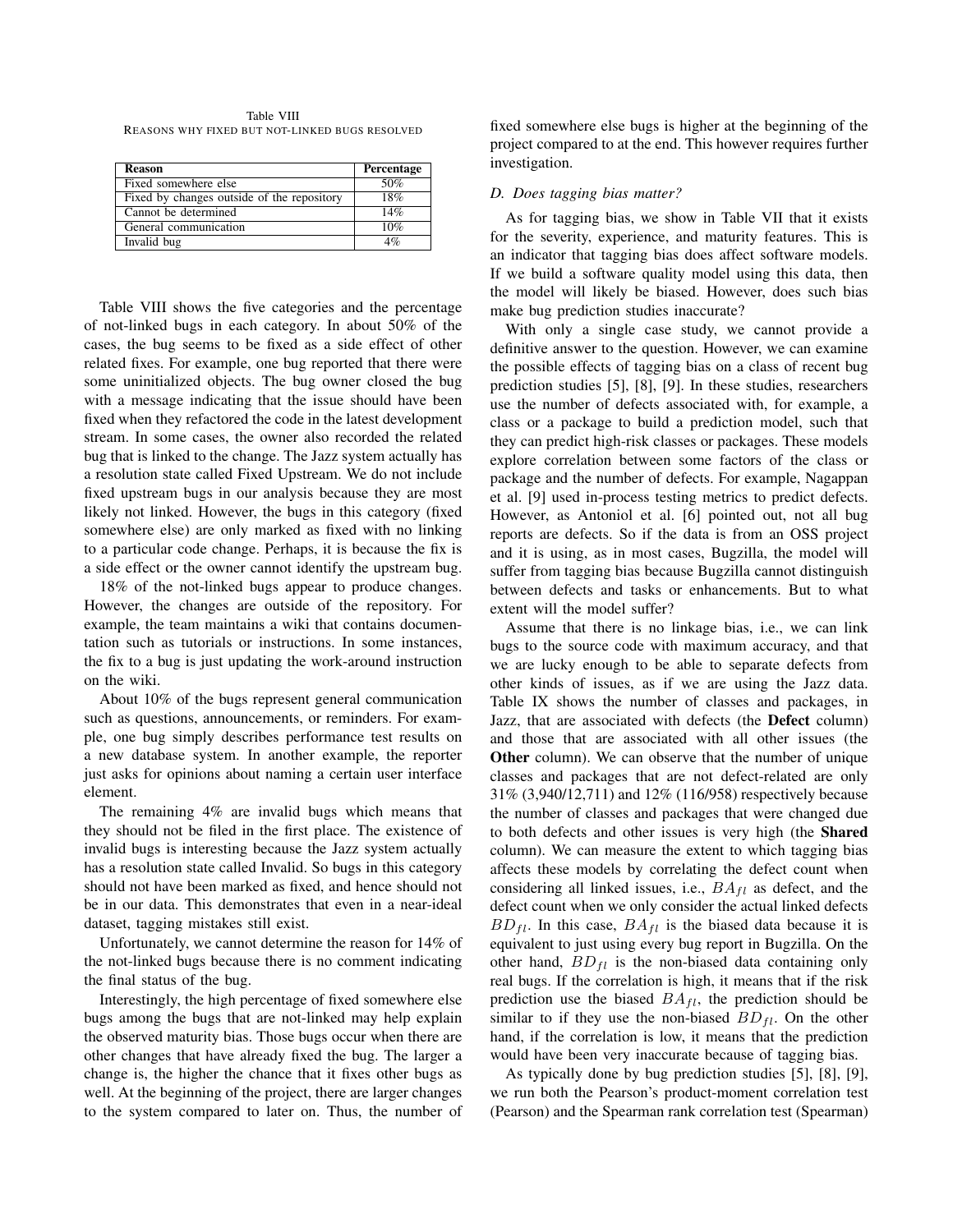Table IX THE NUMBER OF CLASSES AND PACKAGES THAT ARE ASSOCIATED WITH DEFECTS VS. ALL OTHER ISSUES.

|                 | <b>Defect</b> | <b>Shared</b> | Other | <b>Total</b> |
|-----------------|---------------|---------------|-------|--------------|
| <b>Classes</b>  | 3.726         | 5045          | 3.940 | 12.711       |
| <b>Packages</b> | 454           | 388           | 116   | 958          |

to compare the predicted number of defects to the actual number of defects. Pearson is a parametric correlation test while Spearman is non-parametric. Both Pearson and Spearman return a coefficient between -1 and 1. Values of 1 or -1 mean that there is a perfect positive or negative correlation. 0 means that there is no correlation.

On our data, for the packages, Spearman correlation returns a coefficient of .94 and Pearson yields .97. For the classes, the correlations are .85 and .92 respectively. The high correlations mean that the bias defect counts are almost the same as the non-bias counts. This provides the answer to our question: there are almost no differences in defect counts, even when we suffer from tagging bias. Since defect count is the only metric used by many bug prediction studies [5], [8], [9], we conjecture that tagging bias does not significantly affect the result of such studies. However, this paper is based only a single case study. We believe that further investigations, once more near-ideal datasets are available, are required to confirm our claims.

#### VI. THREATS TO VALIDITY

As in any empirical software engineering study, our findings are subject to certain threats to validity. We believe that the largest threat is the external validity of the study, because of the sample size. We only conducted a case study on one software project. Also, the IBM Jazz data we have access to only comprises five milestones within one version of the software. This is comparatively smaller than the data that was studied by Bird et al. [7] and Antoniol et al. [6]. Unfortunately, near-ideal datasets such as Jazz are very rare at this moment. We hope that in the future, when the adoption of integrated issue and source control tools such as Jazz become widespread, we can collect more near-ideal data to strengthen the external validity of our findings.

A possible threat to the internal validity of our study is the use of grounded theory in Section V-C. Because grounded theory method requires the authors to judge and classify the bug, it can be subjective. To counter this threat, researchers can use independent investigators to perform part of the classification and report the inter-agreement between the authors and the independent investigators. However, the nondisclosure agreement prevents us from showing the data to a third party. Thus we cannot perform this step in this study.

## VII. CONCLUSION

In this paper, we examine the linkage and tagging biases on bug features. Our results indicate that biases exist even in a near-ideal dataset. This suggests that biases are most likely properties of the software process itself, and are not caused by imperfect linkage as previously thought. This is both good news and bad news. The good news is that we should be able to continue studying OSS projects because even though biases exist in the datasets, they are more likely properties of the project itself. The bad news is that researchers should be careful about checking for biases and verifying the reasons for such biases as they may vary from project to project. As for tagging bias, our study shows that it does exist. However, we show that even under tagging bias, software quality models can produce very similar results. We note, however, that this study is only a single data point. We encourage future studies to replicate and verify our claims.

We believe that more research is needed to examine the effect of bias in software quality data. For example, although we show that bug prediction models may not be affected by tagging bias, it is not clear what is the impact of bias on models that predict the resolution time or analyze the flow of bugs? The effect of tagging bias in those cases is still unknown.

## VIII. ACKNOWLEDGEMENTS

We thank all members of the IBM's Jazz project who helped us during the study, in particular, Harold Ossher, Jean-Michel Lemieux, Li-te Cheng, Kate Ehrlich, and Tim Klinger.

We also thank the reviewers for their comments and feedback.

#### **REFERENCES**

- [1] S. Kim, T. Zimmermann, E. J. Whitehead Jr., and A. Zeller, "Predicting faults from cached history," in *Proceedings of the 29th International Conference on Software Engineering (ICSE 07)*. IEEE Computer Society, 2007, pp. 489–498.
- [2] A. Mockus, R. T. Fielding, and J. D. Herbsleb, "Two case studies of open source software development: Apache and mozilla," *ACM Trans. Softw. Eng. Methodol.*, vol. 11, no. 3, pp. 309–346, 2002.
- [3] T. Zimmermann, N. Nagappan, H. Gall, E. Giger, and B. Murphy, "Cross-project defect prediction: a large scale experiment on data vs. domain vs. process," in *Proceedings of the 7th joint meeting of the European software engineering conference and the ACM SIGSOFT symposium on The foundations of software engineering (FSE 09)*. Amsterdam, The Netherlands: ACM, 2009, pp. 91–100.
- [4] M. Fischer, M. Pinzger, and H. Gall, "Populating a release history database from version control and bug tracking systems," in *Proceedings of the International Conference on Software Maintenance (ICSM 03)*. IEEE Computer Society, 2003, p. 23.